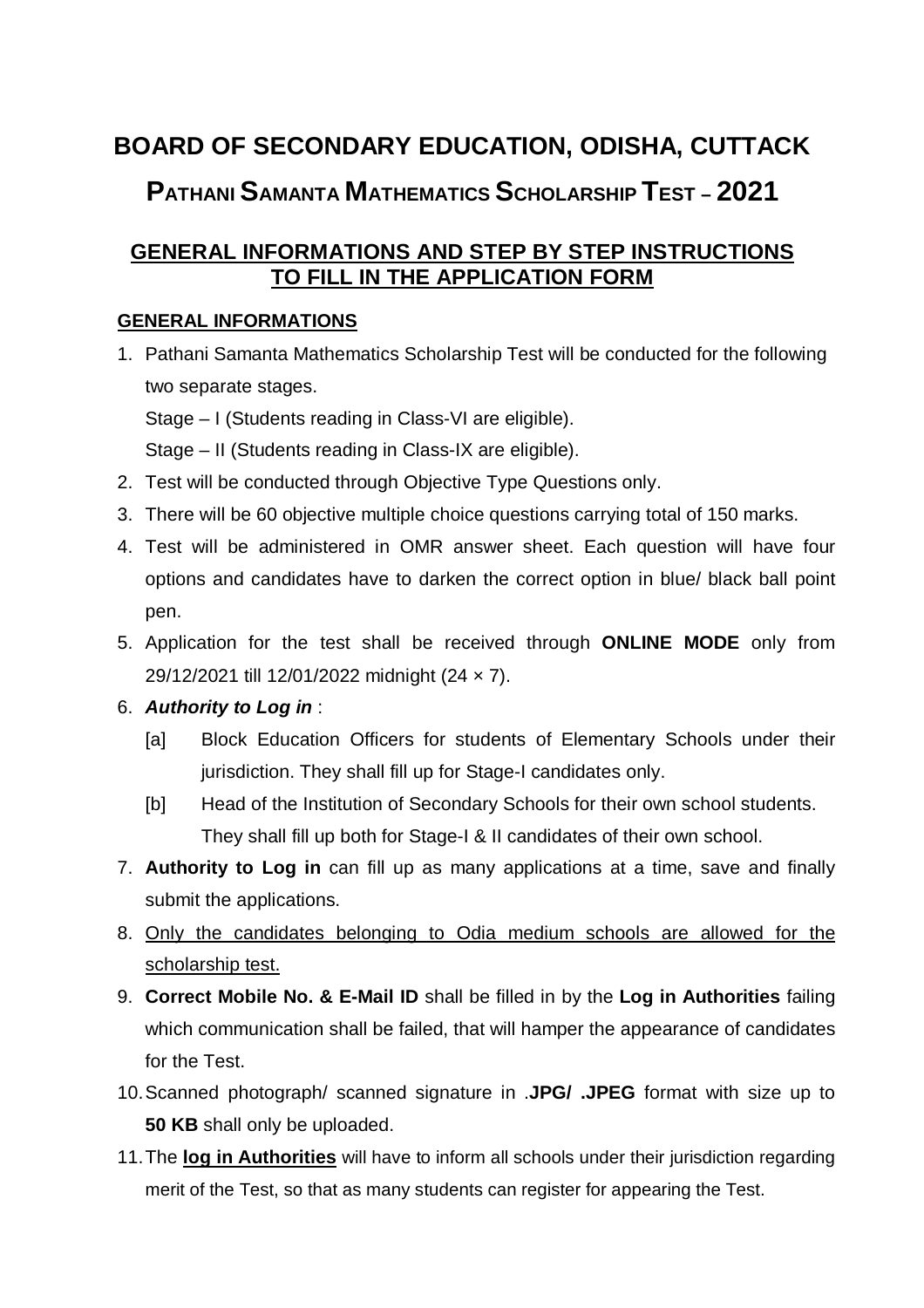- 12.The **authority to log** in shall be held responsible for any wrong information of the candidate submitted through online registration.
- 13.No person other than the Block Education Officer (for Elementary Schools) and Head of the Institution (for secondary schools) is permitted to login. In case it is found that other than authority to login have filled up applications, the same shall be rejected outright.
- 14.Authority to login have to create their login account. In the said account they can fill up as many applications at different times within the stipulated period. *For example :-*
	- [i] Authority to login is Block Education Officer, Cuttack.
	- [ii] After creation of his log in account, the Block Education Officer, Cuttack can fill up application forms of students of Elementary chools under Cuttack Block as many times. No other person shall be allowed to fill up the application of students of Cuttack Block.
	- [iii] Block Education Officer, Cuttack can not fill up application other than schools under his/ her jurisdiction.
- 15.In case Elementary School's U DISE Code is not found in the school master, the said school can not register its candidates. In that case the school has to add its U DISE Code with the school master of B.S.E., Odisha, Cuttack by submitting a letter from the concerned Block Education Officer, so that its students can register for the test. The letter should contain the information in the following format and should be sent through mail ID – transfer0222@gmail.com and not in any other way.

| <b>District</b> | Location of the                                                     | Name of the                                             | School Name | U-Dise Code   | School                                                      | Name &                                                     |
|-----------------|---------------------------------------------------------------------|---------------------------------------------------------|-------------|---------------|-------------------------------------------------------------|------------------------------------------------------------|
| Name            | School<br>(Block/NAC/<br>Municipality/<br>Municipal<br>Corporation) | Block/NAC/<br>Municipality/<br>Municipal<br>Corporation |             | of the School | come under<br>the<br>jurisdiction<br>of which<br><b>BEO</b> | Mob. No.<br>of the<br><b>Block</b><br>Education<br>Officer |
|                 |                                                                     |                                                         |             |               |                                                             |                                                            |

16.In case Block Education Officer of a particular block has jurisdiction over NAC/ Municipality/ Municipal Corporation, he can register with same email ID. But if the Block Education Officer is in additional charge of some other Block/ NAC/ Municipality/ Municipal Corporation he has to register for the particular Block/ NAC/ Municipality/ Municipal Corporation with different e-mail ID.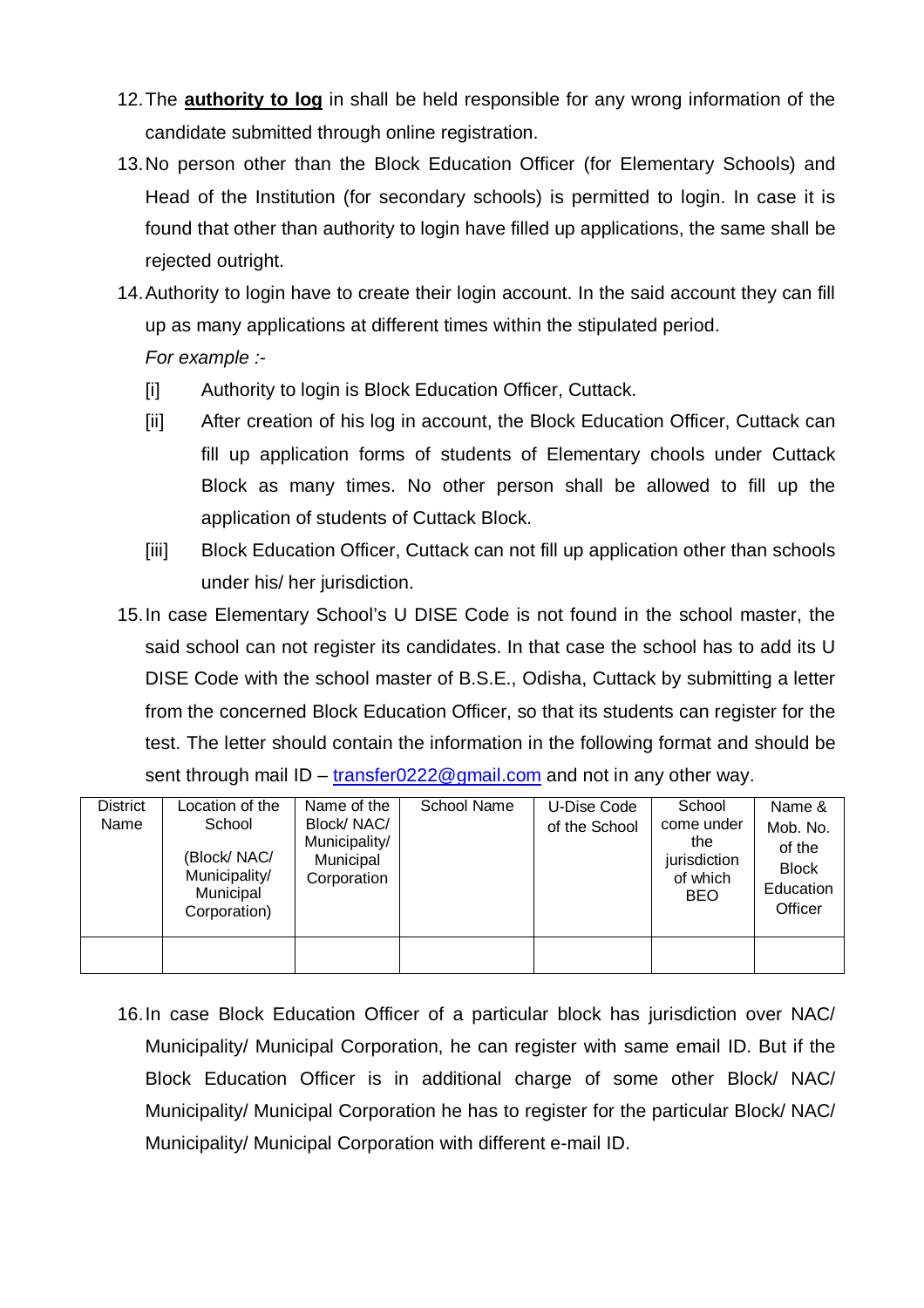- 17.The examination centre may be selected in the same block or may be in nearby blocks.
- 18.Application through OFFLINE mode shall not be accepted.

## **STEP BY STEP INSTRUCTIONS**

#### **A. How to SIGNUP & LOGIN :**

- 1. Go to link given in the website www.bseodisha.ac.in
- 2. Log in authorities have to register afresh.
- 3. If already registered for this year examination enter E-Mail ID & Password and then **LOGIN**.
- 4. For new registration click on **SIGNUP** button, a signup form "Sign Up for a new Account" will be shown. Fill all the fields in signup form, and click on signup button.
- 5. If all signup information are correct then a "Signup successful." message will be shown.
- 6. Thereafter open your mail account and only click at the place showing "Please **Click Here** to verify your account." in your e-mail account to complete verification.
- 7. You will be directed to the page "Login to your Account" where you have to enter your E-Mail ID & Password and go for "**LOGIN**".

#### **B. Profile Information Page :**

- 1. Now the profile page will be shown on the screen where you have to select authority from the drop down.
- 2. Authority to Login will be either Block Education Officer or Head of the Institution.
- 3. Block Education Officers are the authority to fill up application forms for Stage-I category for students belonging to Elementary Schools of their respective jurisdiction (Block/ NAC/ Municipal/ Municipal Corporation).
- 4. Head of Institution of Secondary Schools shall be the authority to fill up forms for both Stage-I & II of their own students.
- 5. In case of Block Education Officer as login authority, it will be asked to select which Block Education Office he/ she belongs, and the District. Thereafter BEO has to choose which Block/ NAC/ Municipality/ Municipal Corporation is coming under his jurisdiction to login for filling up of forms. No other person can login for the said Block/ NAC/ Municipality/ Municipal Corporation.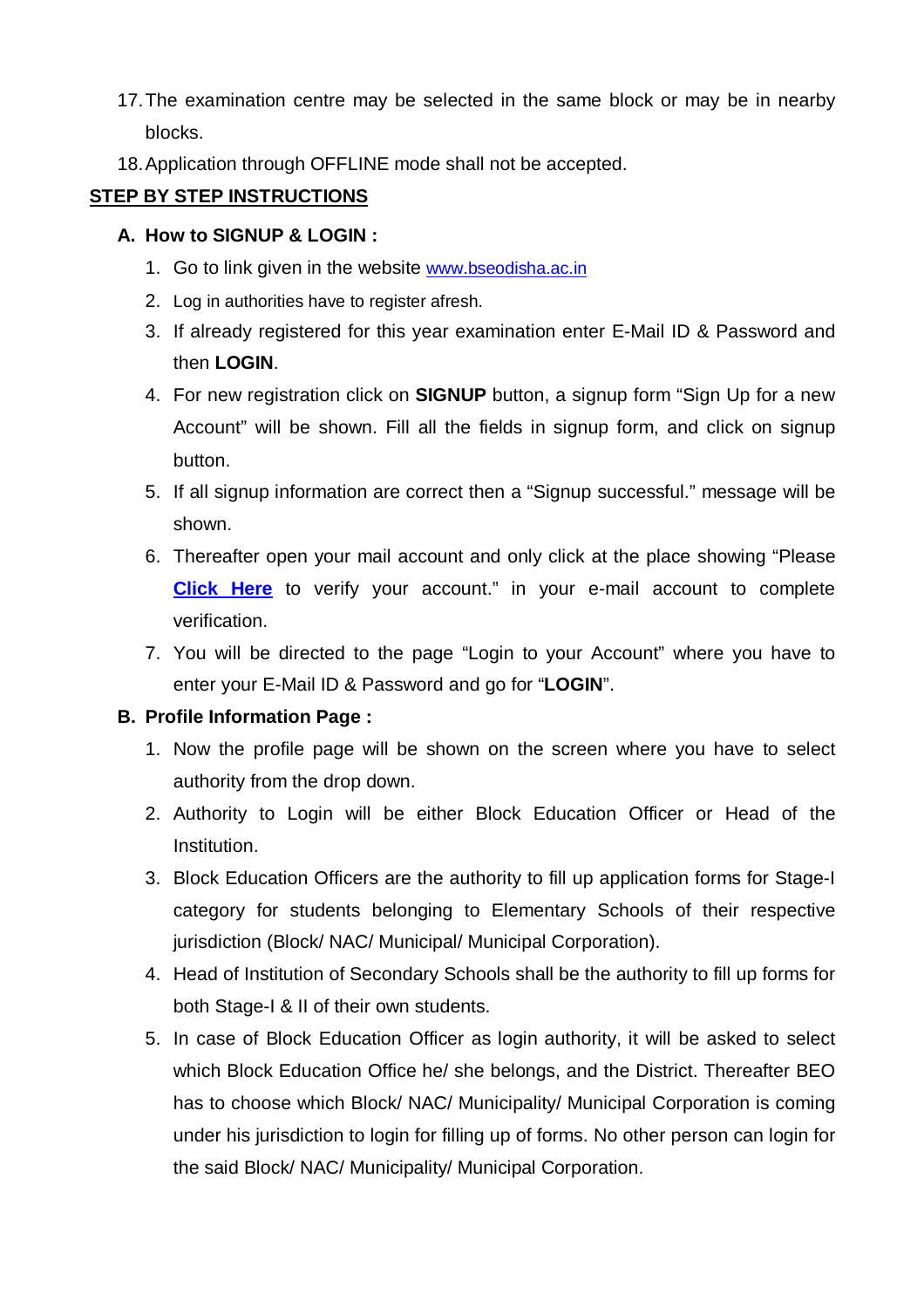- 6. However in both the cases you will have to enter your name, complete official address and mobile number.
- 7. Upload your (Login Authorities) full signature & click on "SAVE" button.
- 8. Once you save the profile, the information can not be edited. Hence you should doubly check what has to be entered. Whether those are correct or not. If no, you can very much edit the same before clicking "SAVE" button.

## **C. Registration :**

- 1. Now click on "Registration" at left hand top corner to go for registration of candidates.
- 2. The registration page will be displayed on the screen.
- 3. Screen will display the following headings required for registration.
	- [a] One is "Registration" where you can see the list of registered candidates.
	- [b] Other is "New Registration" and if you click on this button, you will be directed to candidate's school profile page to fill up the school profile.

## **D. Candidate's School Profile :**

- 1. In this page, the school U DISE Code for Elementary schools and School Code for Secondary Schools have to be entered. U Dise Code of Secondary Schools shall not be accepted.
- 2. Name of the school will automatically come on the screen provided school code/ U Dise Code is entered correctly as the case may be.
- 3. Correct location of the school (Block/ NAC/ Municipality/ Municipal Corporation) and correct location name shall have to be entered by the log in authorities, which is essentially required for preparation of merit list.
- 4. Other information as asked on this page have to be entered correctly before clicking "SUBMIT" button. Thereafter you will be directed to do the Registration of Students.

## **E. Registration of Students :**

- 1. The information for registration of candidates are to be filled up correctly one by one.
- 2. Application format has been uploaded in the website www.bseodisha.ac.in which can be downloaded by authorities of schools. Accordingly all information should have to be entered in hard copy before doing the ONLINE registration, so that mistake can be totally avoided.
- 3. After entering all information, photo & full signature of candidates shall be uploaded in the .jpg/.jpeg format having size less than 50 KB.